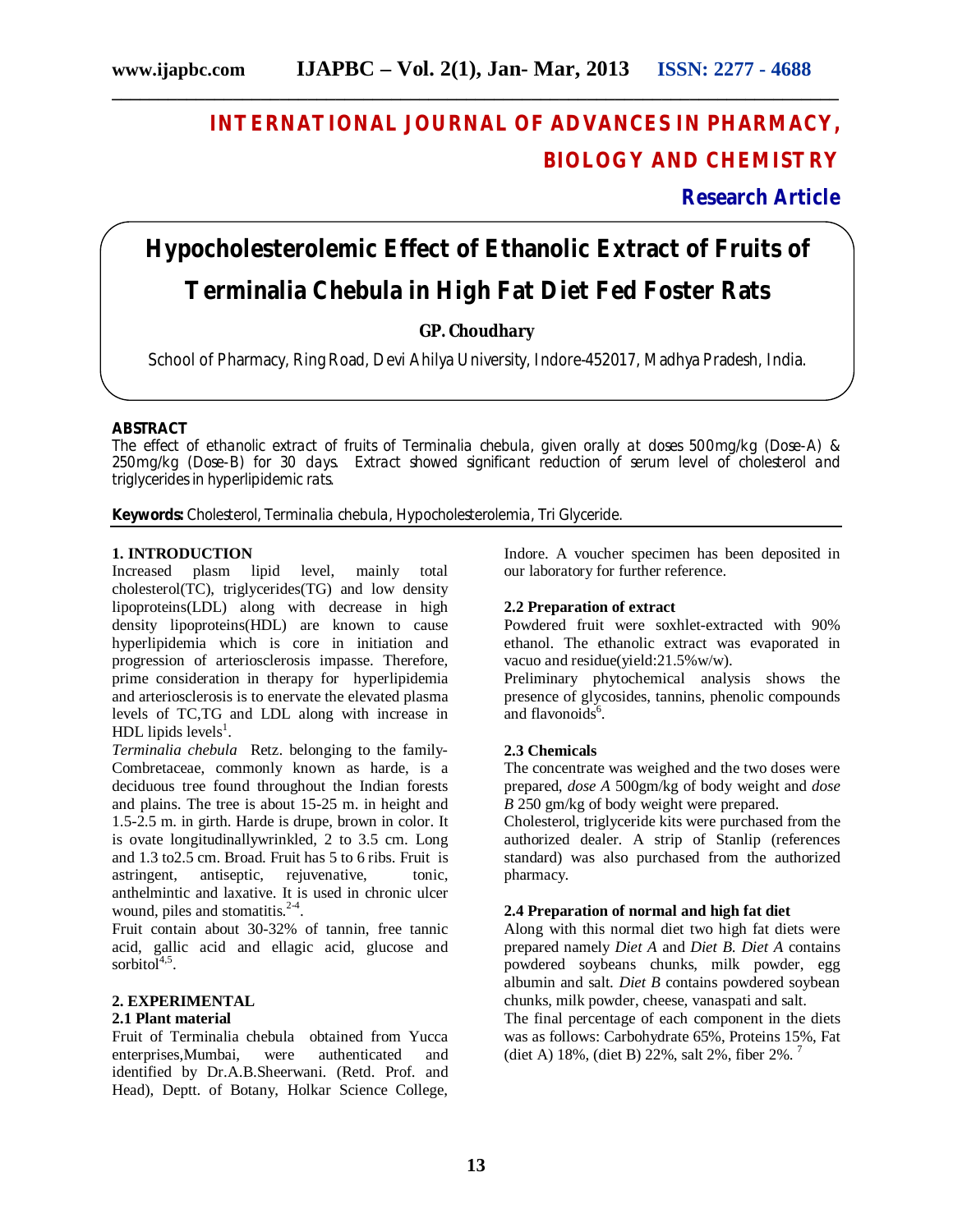**\_\_\_\_\_\_\_\_\_\_\_\_\_\_\_\_\_\_\_\_\_\_\_\_\_\_\_\_\_\_\_\_\_\_\_\_\_\_\_\_\_\_\_\_\_\_\_\_\_\_\_\_\_\_\_\_\_\_\_\_\_\_\_\_\_\_\_\_\_\_\_\_\_\_\_\_\_\_**

#### **2.5 Animals**

Foster rats (150-250g) were obtained from the experimental animal house, School of Life Science, Devi Ahilya University, Indore. They were maintained under standard housing condition (Room temperature  $25\pm2\degree$ c and 45-55% RH with 10:14h, L:D cycles). The animals were given standard laboratory feed and water ad libitum. The study was cleared by Animal ethics committee (School of Life Science, Devi Ahilya University, Indore). All the animals received humane care according to criteria outlined in the guide for the care and use of laboratory animals prepared by the national academy of the sciences and published by national institute of health.

Animals were divided into 9 groups of 6 animals each. 1) Control. 2) Diet A. 3) Diet B. 4) Diet A+ std drug, 5) Diet B + std drug, 6) Diet A + extract dose A. 7) Diet A + ext dose B. 8) Diet B + extract dose A. 9) Diet B + extract dose B.

Forced oral feeding of the high fat diet that induced hypercholesterolaemia was treated for 30 days. At the end of this period blood samples were collected after fasting overnight. The animals were anesthetized by ether and blood samples were collected with the help of disposable syringe by cardiac puncture.

#### **2.6 Studied activity**

Total serum cholesterol estimation

Total serum cholesterol was determined using Cholesterol PAP kit form Beacon Diagnostic pvt ltd Navsari<sup>8</sup>

#### **Triglyceride estimation**

Triglyceride estimation was done by triglyceride kit using GPO/PAP method, from Crest biosystems, a division of Coral Clinical systems, Goa.<sup>9</sup>

#### **2.7 Statistical analysis**

The data expressed as mean  $\pm$  S.E.M. were analyzed by students t-test. A value of  $P<0.01$  was chosen as the criteria of statistical significance.

#### **3. RESULTS**

Reported in Table I.

#### **4. DISCUSSION**

In the present study we have investigated the antihyperlipidemic effect of *Terminalia chebula* extract in high fat fed rat. The ethanolic extract of *Terminalia chebula* showed significant hypocholesterolemic activity when orally administered in rats.

Tannins have been reported to increase faecal bile acid excretion, thereby leading to reduction in cholesterol levels. Secondary plant metabolites such as alkaloids and tannins from the extract may be responsible for the antihyperlipidemic activity. The decrease in plasma cholesterol level could be due to inhibition of cholesterol biosynthesis, decreased absorption of dietary cholesterol, reduced level of serum cholesterol and to increased faecal bile acid excretion. It is evident from the results that feeding *Terminalia chebula* extract along with fatty diet for 30 days resulted in less marked cholesterol and triglycyrides as compared to the control group i.e. the group maintained on fatty diet (Diet A and B)alone. These results offer pharmacological evidence on the folkloric uses of *Terminalia chebula* fruits for hypocholesterolemia.

Thus on the basis of results of the present study, it can be concluded that *Terminalia chebula* have a definite potential as hypocholesterolemic activity. Further research on the fractionation of extract, isolation, purification and characterization of active constituents responsible for the hypocholesterolemic activity and their mechanisms are in progress.

| Group       | <b>Treatment</b>          | Cholesterol*in mg/dL | Triglyceride* in mg/dL |
|-------------|---------------------------|----------------------|------------------------|
|             | Control                   | $215.1 \pm 2.8$      | $117.1 \pm 2.5$        |
| П           | Diet A                    | $224.4 \pm 3.9$      | $148.2 \pm 4.1$        |
| Ш           | Diet B                    | $227.8 \pm 4.1$      | $151.5 \pm 4.6$        |
| IV          | Diet $A + Std$ drug       | $208.4 \pm 1.9$      | $113.2 + 2.1$          |
| V           | Diet $B + Std$ drug       | $209.1 \pm 2.2$      | $115.6 \pm 2.3$        |
| VI          | Diet $A + Extract$ dose A | $212.9 \pm 2.8$      | $116.5 \pm 3.6$        |
| VII         | Diet $A + Extract$ dose B | $216.2 \pm 2.2$      | $114.8 \pm 2.5$        |
| <b>VIII</b> | Diet $B + Extract$ dose A | $212.6 \pm 2.6$      | $120.5 \pm 3.1$        |
| IX          | Diet $B +$ Extract dose B | $219.4 + 3.7$        | $122.6 \pm 3.6$        |

**Table I. Effect of** *Terminalia chebula* **ethanolic extract and Stanlip on cholesterol and triglyceride in the serum of foster rats of both sexes at the end of 30days experiment**

Absorbance at 517nm (shimadzu 1700)

\*Values are mean  $\pm$  S.E.M. of 6 determinations, student t-test.